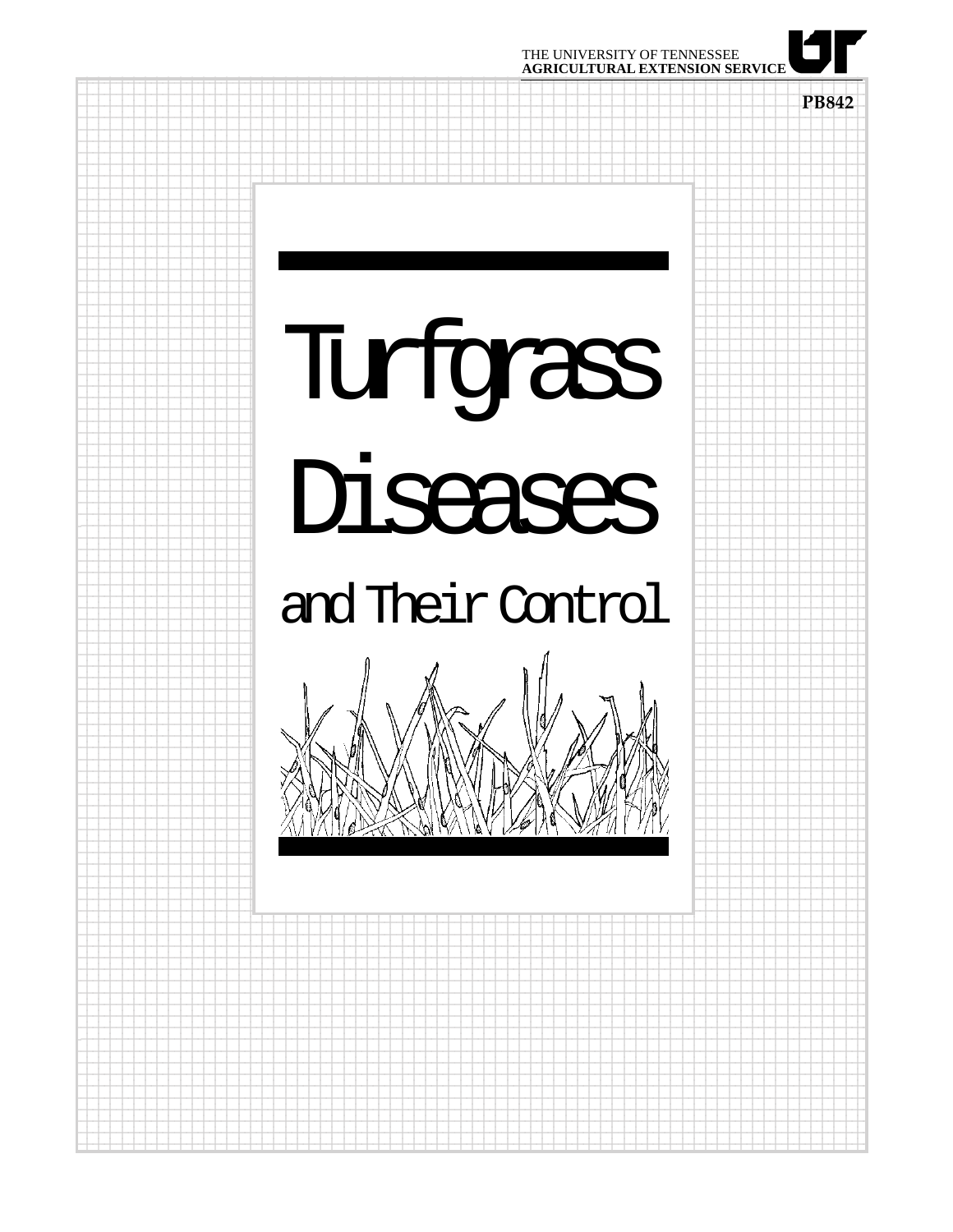# Contents

| 3                                                                                                |
|--------------------------------------------------------------------------------------------------|
| 4                                                                                                |
| 4                                                                                                |
| 5                                                                                                |
| Fusarium Patch (Pink Snow Mold) $\dots\dots\dots\dots\dots\dots\dots\dots\dots\dots$<br>.5       |
| 6                                                                                                |
| 6                                                                                                |
| 6                                                                                                |
| 7                                                                                                |
| 7                                                                                                |
|                                                                                                  |
| 8                                                                                                |
| $Slime$ Molds $\dots\dots\dots\dots\dots\dots\dots\dots\dots\dots\dots\dots\dots\dots\dots$<br>8 |
| 8                                                                                                |
| 9                                                                                                |
| 9                                                                                                |
| Chemical Control of Diseases of Lawn and Turf $\ldots, \ldots, \ldots, \ldots, \ldots$<br>10     |
| 16                                                                                               |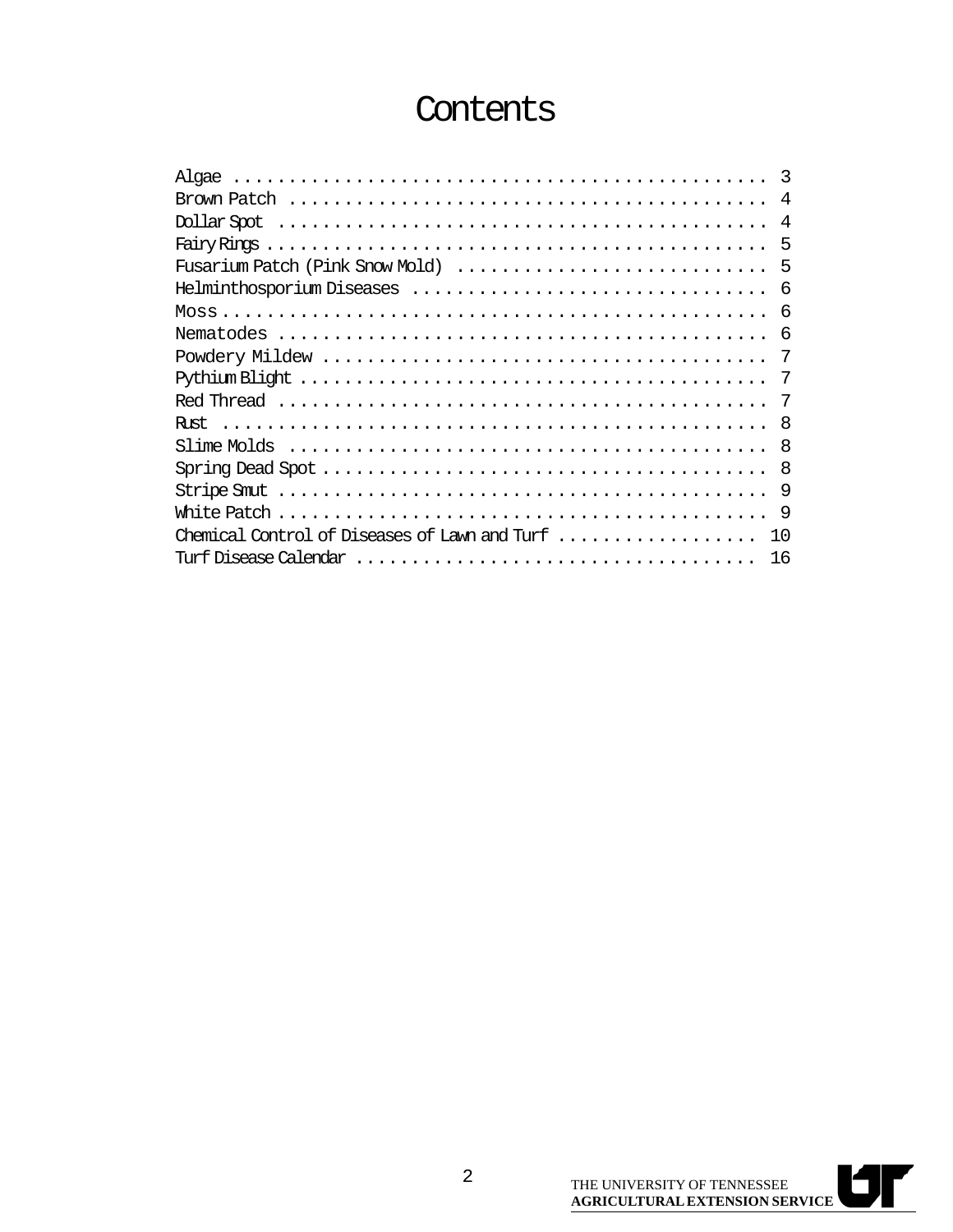# Turfgrass Diseases and Their Control

*Alan Windham, Professor Entomology and Plant Pathology*

Many diseases occur on the different turfgrasses that are used throughout Tennessee. Most of the diseases are caused by fungi and nematodes. Some problems such as wilt, cold damage, heat, high soluble salts, soil compaction or chemical damage that resemble diseases are caused by environmental or management factors. Careful identification of the cause of the problem is important when selecting proper control methods. The information presented in this publication should help you identify the most important diseases of turfgrasses and select proper management practices and chemicals for their control.

Susceptible plants, a favorable environment and a pathogen are required for a disease to develop. Disease will not develop unless these factors are present at the same time over a certain length of time. Free water on leaves and optimum temperatures for a certain number of hours are required for most fungi to cause disease.

Nematodes cause the most damage when plants are grown under low water and nutrient conditions. Many of the pathogens are always present in a turf and can cause disease under favorable conditions.

Many of the suggested management practices for turfgrasses produce the best turfs by creating environments that are more favorable for the turfgrass plants and less favorable for the pathogens. Proper management is one of the most important disease control methods. Selection of resistant plants can also be used to control diseases. Some cultivars are more susceptible to diseases than others. Intensively managed turf, such as bentgrass golf greens, often require chemical control of diseases. The system of using all available disease control methods usually results in the best turf.

Fungicides and nematicides can be used in preventative or curative disease control programs. Chemicals are applied before disease is evident when weather conditions are favorable for disease development in a preventative program. This method is best for some rapidly spreading diseases such as Pythium blight. Some of the newer chemicals that control diseases for longer periods work well as preventatives.

Chemicals are applied in a curative program after some disease is present. This method requires rapid identification of the disease, selection of proper chemicals and usually higher rates of the chemicals for control. Nematicides can be used as a curative if nematode assay results indicate nematodes are a problem, or as a preventative if nematodes have been a continual problem.

### Algae

Algae are single-celled plants that grow on the surface of wet soils or in water. Algae may become a problem in thin turf areas where the grass has been killed by disease or winter injury. Often a dark scum may appear on the soil surface. This scum may crack and curl during dry weather.

Control: Algae can be controlled by coring or spiking to improve soil drainage. Also copper sulfate and some fungicides may be used to control algae growth.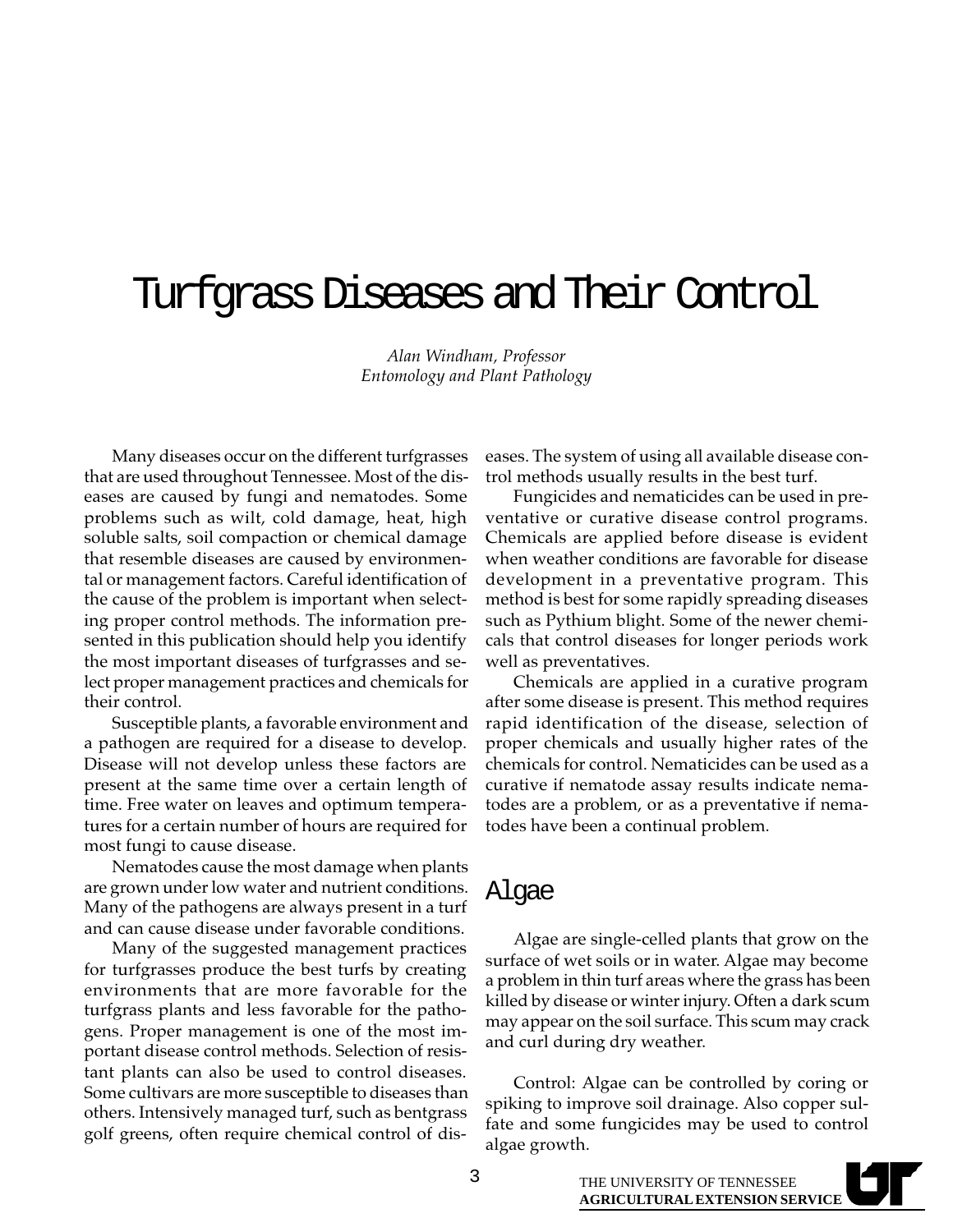#### Brown Patch

Cause: *Rhizoctonia* species

Hosts: Bentgrass, ryegrasses, tall fescue and sometimes hybrid bermudagrass

Symptoms: Brown patches up to 3 feet in diameter develop during hot, wet weather on cool season grasses. Brown patch is the most serious disease during the summer on tall fescue in Tennessee. Smoke rings that are composed of grayish mycelium and dying grass often develop at the margin of the patch when the disease is developing rapidly. Some green leaves usually are present in the brown patches. *Rhizoctonia solani* causes this disease. Brown patches up to 20 feet in diameter may develop on hybrid bermudagrasses during cool, wet weather in the spring at the time of or soon after green-up. Strains of *Rhizoctonia solani* have been associated with this disease. A brown patchlike disease, called yellow patch, develops as yellow rings during cold, wet weather in the winter on bentgrass greens. This disease is caused by *Rhizoctonia cerealis*. Brown patch has also been observed on bentgrass in hot, dry weather from which *Rhizoctonia zeae* has been isolated.

Factors Affecting Disease Development: Hot, wet weather, excess irrigation, poor soil drainage and excess nitrogen fertilization during the spring and summer increase the severity of warm weather type brown patch on cool season grasses. Cool, wet weather in late spring increases the severity of brown patch on bermudagrass and cold, wet weather increases the severity of winter type brown patch.

Control: Good soil drainage, proper amounts of irrigation to maintain adequate soil moisture, proper soil pH and low levels of nitrogen fertilization will help reduce the severity of brown patch diseases on cool season grasses. Management practices with emphasis on lower levels of nitrogen in the summer are the only economical ways of controlling this disease in tall fescue lawns. Applications of effective fungicides when the first disease symptoms appear will give good control of brown patch on highly maintained turf except on hybrid bermudagrass. Good fertilization and herbicide programs will help the bermudagrass recover during hot weather.

### Dollar Spot

Cause: *Sclerotinia homoeocarpa* (now considered species of *Lanzia* and *Mollerodiscus*)

Hosts: Bentgrass, ryegrasses, bluegrass, zoysiagrass and bermudagrass

Symptoms: Small, circular spots 1 to 3 inches in diameter develop over several days on short cut grasses. The grass in the spots may be killed to the soil surface and the spots become depressed if the disease continues to develop. Larger patches of bleached grass usually develop on taller cut turf. Lesions on leaves are light tan and often have a dark margin at the edge when the disease is spreading. Leaves are usually girdled by the lesions and the upper part of the leaves die slowly on taller cut grasses. Short fuzzy white mycelium is often present on the lesions when dew is present. The mycelium has often been confused with the fluffy mycelium associated with Pythium blight. Spots on sod-forming grasses usually recover once the disease is controlled; however, spots on bunch grasses such as ryegrass do not recover if the plants are killed to the soil surface.

Factors Affecting Disease Development: The disease develops most rapidly during warm, moist weather in the spring and fall when heavy dews occur. It continues to develop during humid weather throughout the summer. Plants growing at low nitrogen levels and in dry soil conditions with high moisture levels around the leaves from dew are more susceptible to the disease. The disease often develops earlier in the spring in areas in which the disease was not controlled adequately the previous fall.

Control: Adequate nitrogen fertilization and soil moisture levels will help prevent the development of dollar spot. Proper air drainage will help reduce the length of time dew remains on the grass. Many fungicides are available that will control dollar spot.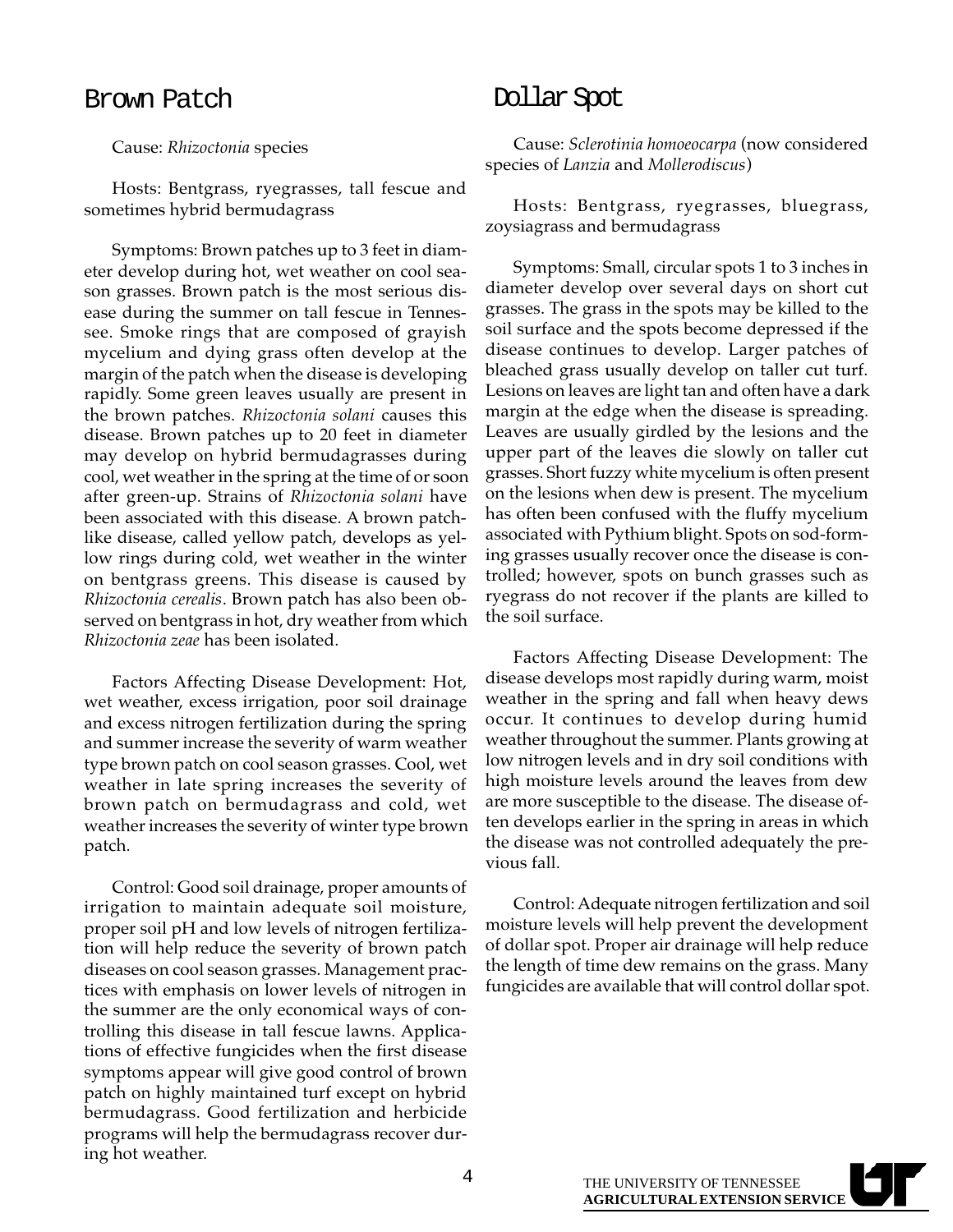### Fairy Rings

Cause: Several basidiomycete type fungi (many produce mushrooms or puffballs in association with the fairy rings) *Marasmius* sp., *Lepiota* sp., *Psalliota* sp.

Hosts: All types of turfgrasses

Symptoms: Fairy rings may appear as small to large rings of very green grass, dead grass, mushrooms or puffballs with little effect on the grass or as combinations of these symptoms. The soil in the rings may become very dry and is difficult to wet during the summer and fall. Symptoms in a particular fairy ring may change throughout the year. Mushrooms or puffballs are present more often in the late summer and fall in many fairy rings. These fruiting bodies may never appear, or may appear only in certain years. Rings can vary in size from 1 foot up to more than 100 feet in diameter. Some fairy rings continue to enlarge for many years with an increase in diameter of 1 to 2 feet per year. Arcs or irregular circles are usually formed where fairy rings come together .

Factors Affecting Disease Development: Fungi that cause fairy rings are common inhabitants of forested areas. These fungi begin growing on a source of organic matter such as an old stump in the soil or excess thatch in the turf. More damage is usually observed in turf with low fertility and in soil that becomes very dry.

The fungi produce the green rings by releasing nitrogen as organic matter is decomposed. Soil may become hydrophobic from the large amount of mycelium in the soil, and once the soil dries it is difficult to wet again. Grass may be killed by lethal levels of ammonia, toxic levels of chemicals such as hydrogen cyanide, invasion of the roots by the fungi or by weakening the plants which are then killed by other diseases or stresses.

Control: Removal of large sources of organic matter, such as stumps, before areas are planted will help prevent the development of some fairy rings. The removal of excess thatch and the use of management practices to prevent excess thatch accumulation may help prevent them from developing in established turf. Irrigation to keep the soil moist

may prevent the development or severe damage from fairy rings. Aerification and extra watering of the rings may help the grasses outgrow the damage. More drastic methods of control involve soil fumigation, soil removal or turf renovation by rototilling and mixing the soil and replanting. Some fungicides drenched into the soil may help control fairy rings.

# Fusarium Patch (Pink Snow Mold)

Cause: *Fusarium nivale (*now *Microdochium nivale)*

Hosts: Bentgrass, bluegrass, fescue and ryegrass

Symptoms: Circular patches develop during cold, wet weather, beginning as small areas that continue to enlarge during favorable weather conditions. Patches are rarely greater than 6 inches without snow cover and up to 2 feet in diameter with snow. The grass in the patches appears to be gray or light tan in color. Patches become pink to salmon in color after exposure to light.

Factors Affecting Disease Development: Fusarium patch often develops under tree leaves that remain on the turf for long periods of time during cold, wet weather. Disease activity is most severe when snow falls on unfrozen ground; however, activity can occur in the absence of snow cover any time maximum temperatures are below 60 F. Restricted air movement, poor soil drainage and lush succulent tissue can enhance disease development. The fungus becomes inactive as the turf canopy dries and air temperature rises.

Control: Avoid heavy applications of fertilizer before cold, wet weather or before the first expected prolonged snow cover. Mow the grass until growth stops, to prevent a build-up of excess foliage. Remove fallen leaves during autumn and winter from turf that is not covered with snow. Fungicides must be applied before snow cover to prevent disease development under snow. In areas that snow cover is not a problem, certain fungicides can be applied when the disease is first observed .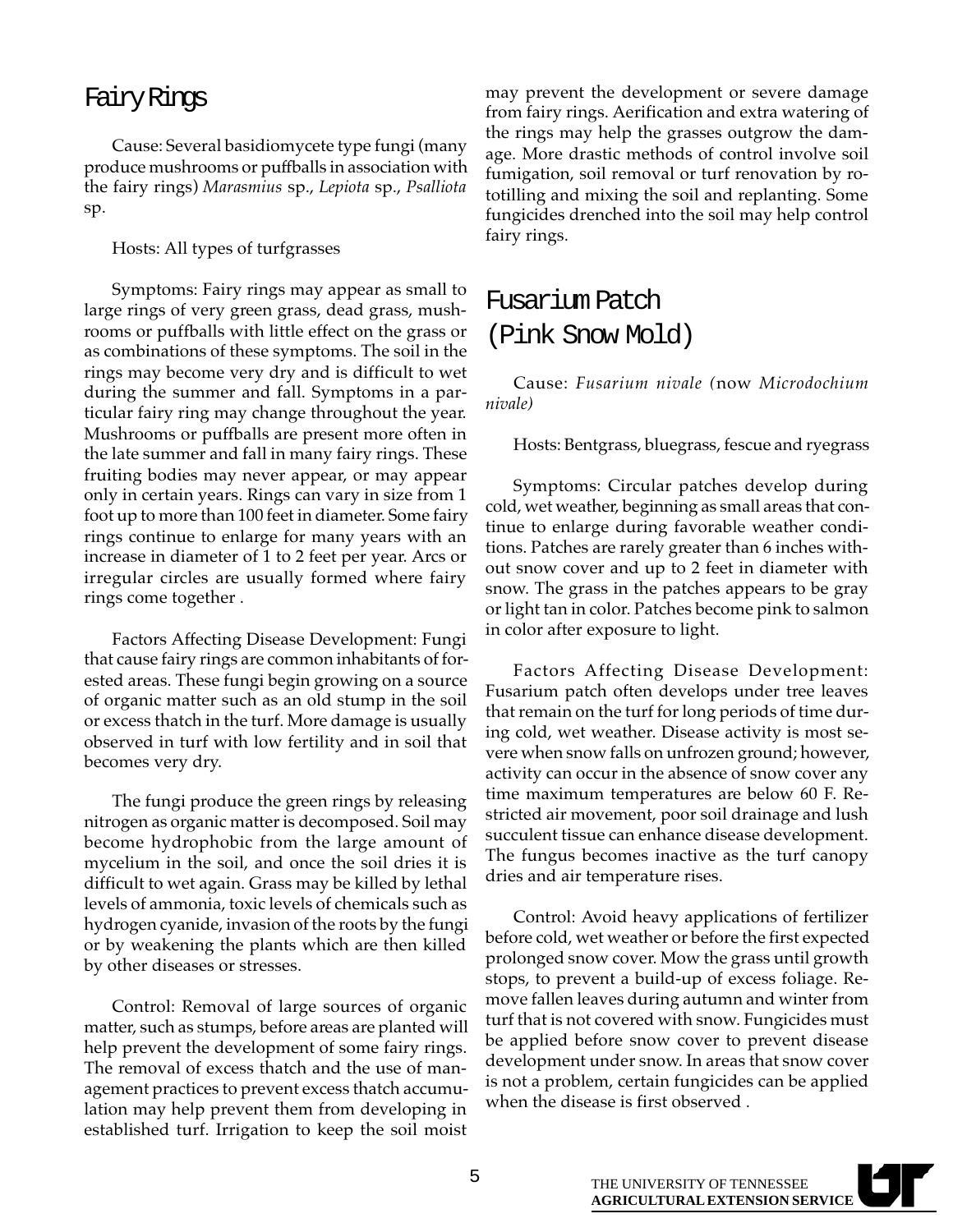# Helminthosporium

#### **Diseases**

Cause: *Helminthosporium* species (now known as *Bipolaris, Drechslera* and *Exserohilum* species)

Hosts: Nearly all turfgrass species

Symptoms: These fungi can cause leaf, crown and root diseases. Leaf spot diseases are usually characterized by dark circular lesions in early stages. The lesions may enlarge and girdle the leaves resulting in a light brown or tan turf. Many of these diseases may infect the root and crowns and cause thinning-out and fading-out symptoms during stress periods. These fungi may also cause seedling blights on recently planted turfgrasses.

Factors Affecting Disease Development: Some of these diseases can develop during all times of the year. Fungi survive, during unfavorable periods for disease development, as spores on dead tissue or as mycelium in infected tissue. Many of the diseases cause leaf spot symptoms during periods of cool, moist weather when the spores are spread to leaves by wind, rain or irrigation. The fungi may spread into the crowns and roots and cause the plants to decline during periods of drought stress. Excessive rates of nitrogen fertilization, wet conditions in the spring and fall, drought stress and lower than normal mowing heights are factors that encourage the development of Helminthosporium diseases. Several growth regulator type herbicides have been shown to increase the susceptibility of some turfgrasses to these diseases. Areas with poor air drainage near trees, shrubs or structures that result in shade and extended periods of leaf wetness provide favorable conditions for disease development.

Control: Fertilizer should be applied in amounts to encourage uniform growth and avoid excess growth especially in the spring and summer. The turf should be irrigated as infrequently as possible without causing drought stress. Application of irrigation water is recommended during the early part of the day so that leaves do not remain wet for long periods of time. Cultivars of turfgrasses with resistance to these diseases should be used when available. Some fungicides can be used to control these diseases and are often needed on golf greens. Control is usually more effective when fungicides are applied during the early stages of disease development.

### Moss

Moss occurs in lawns growing in acid soils having low fertility and poor drainage. Shading, overwatering, compacting or a combination of these can lead to moss problems.

Control: Moss can be controlled by raking, improving fertility and reducing the amount of shade.

### Nematodes

Cause: Several different nematode species, primarily sting (*Belonolaimus* species), stubby-root (*Trichodorus* species), lance (*Hoplolaimus* species) and lesion (*Pratylenchus* species)

Hosts: All types of turfgrasses

Symptoms: Damage to roots is the most important effect of nematodes on turfgrasses in the Southeast. Roots may be killed or stunted, resulting in poorly developed, shallow root systems. The above ground symptoms are slow growth, thinning of the turf, poor response to adequate fertilization and irrigation, rapid wilting during dry weather and weed invasion. Nematode assay of soil samples is the only sure way of determining if nematodes are a problem since other diseases or nutritional problems may produce similar symptoms.

Factors Affecting Disease Development: Nematodes are most damaging in light, sandy soils which are low in nutrients and water-holding capacity. Proper fertilization and irrigation practices will often overcome the effect of some types of nematodes. The type and number of nematodes present in the soil must be determined before nematodes can be identified as a problem. Nematode levels are usually lowest in the spring and increase to the highest levels in the fall. Fall is a good time to have soil samples assayed for nematodes.

Control: Selection of the most tolerant types of

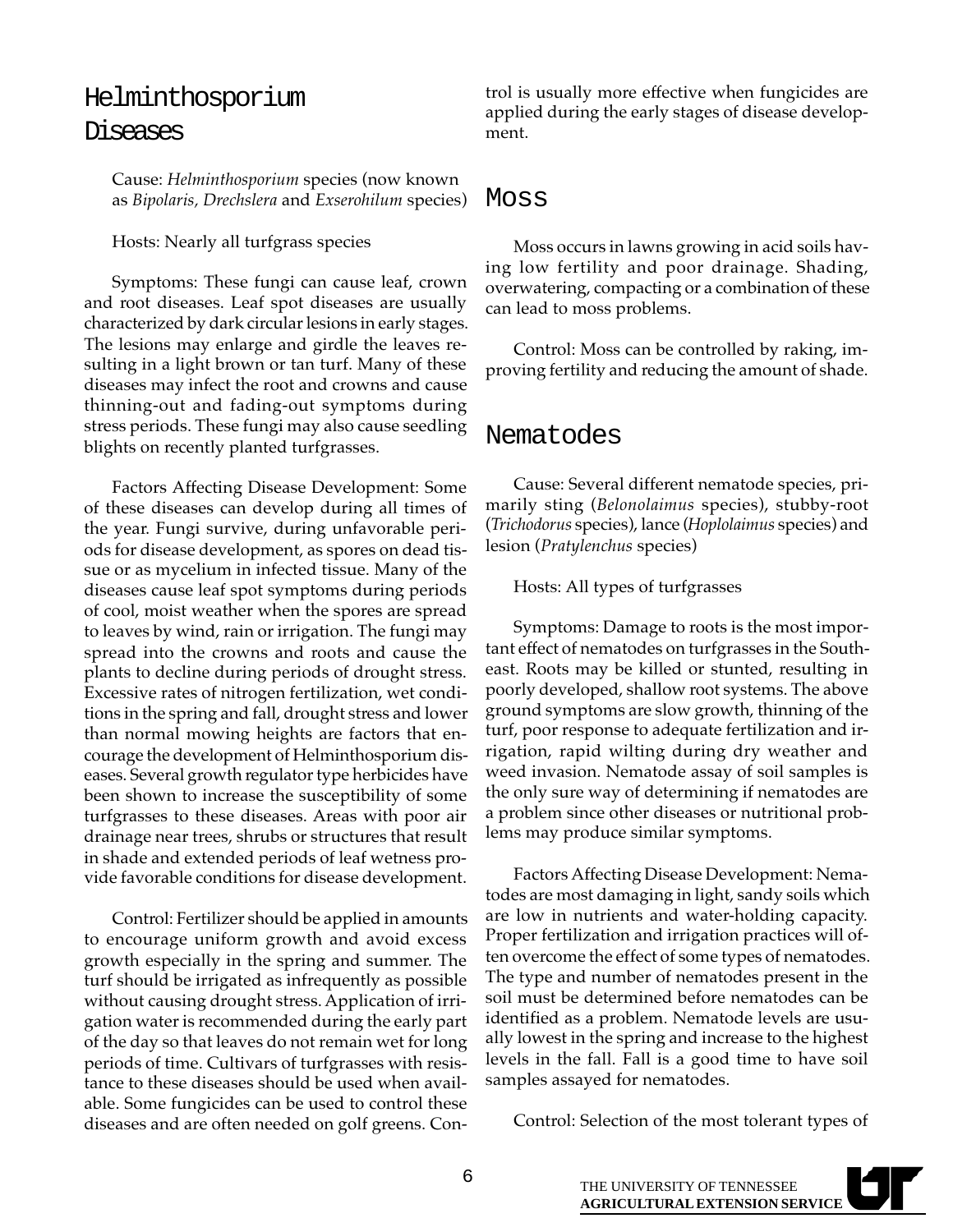grasses and good management practices will help overcome the effect of many nematodes and are the only practical means of control on low maintenance areas. When the sting nematode is present, nematicides are usually needed on highly maintained areas such as tees and greens.

### Powdery Mildew

Cause: *Erysiphe graminis*

Hosts: Bluegrass

Symptoms: A white to gray powdery growth of fungus mycelium develops on infected leaves. Heavily infected leaves turn yellow and die slowly, resulting in weakened plants that may be killed by environmental stresses. Lower leaves are generally affected more than younger leaves.

Factors Affecting Disease Development: The fungus survives the winter in living plant tissue. Spores produced in the spring are spread to healthy tissue by wind. The spores germinate and infect leaves during cool, humid conditions in the spring and fall. Unlike many other fungi, free water on leaves is not required for infection by *Erysiphe* species. The disease is usually more severe in shaded areas with poor air circulation on turf that has been fertilized heavily with nitrogen.

Control: Proper fertilization to avoid lush growth, higher mowing height and irrigation to prevent drought stress will help infected plants overcome the disease. Pruning, removal or careful placement of trees and shrubs to improve light intensities and air movement will help control powdery mildew. Selection of the most shade tolerant cultivars will aid in control. Several fungicides can be used to control this disease.

### Pythium Blight

Cause: *Pythium* species

Hosts: Bentgrass and ryegrasses

Symptoms: Pythium blight occurring in the summer first appears as small circular patches from 1 to 12 inches in diameter. Patches often resemble the early stages of dry wilt in hot weather. The disease spreads rapidly in streaks along drainage patterns in wet weather or following irrigation. Graycottony mycelium may be seen in the affected areas during very humid weather (cottony blight). Root rot type diseases that are caused by several Pythium species may develop during hot or coldwet weather. These diseases usually result in a thinning or decline of the turf.

Factors Affecting Disease Development: Excess soil moisture for long periods of time and excess nitrogen fertilizer favor the development of diseases caused by Pythium species. Pythium blight and the root rot disease is likely to develop during extended periods of wet weather. Young seedlings are very susceptible to these diseases.

Control: Good soil and air drainage and low levels of nitrogen fertilizer will help reduce the severity of these diseases. Proper fungicides must be selected since many fungicides that control other diseases will not control these diseases. Using fungicides in a preventative program during favorable weather conditions for Pythium blight will usually give the best control. Planting cool season grasses in the fall when the weather is cooler will help prevent severe seedling blight from Pythium species.

# Red Thread

Cause: *Corticium fuciforme* (now called *Laetisaria fuciformis*)

Hosts: Bentgrass, bluegrass, fescues and ryegrasses

Symptoms: Circular or irregularly shaped patches of grass die rapidly during cool-moist weather. Patches may have a bleached or reddish color and resemble dollar spot. Large areas of turf may be affected if many patches are present and join together. The disease usually develops from the tip of the leaf downward. Leaves may be covered with the reddish mycelium and small red ''threads'' may develop from the tip of dead leaves.

Factors Affecting Disease Development: The disease develops during prolonged periods of cool

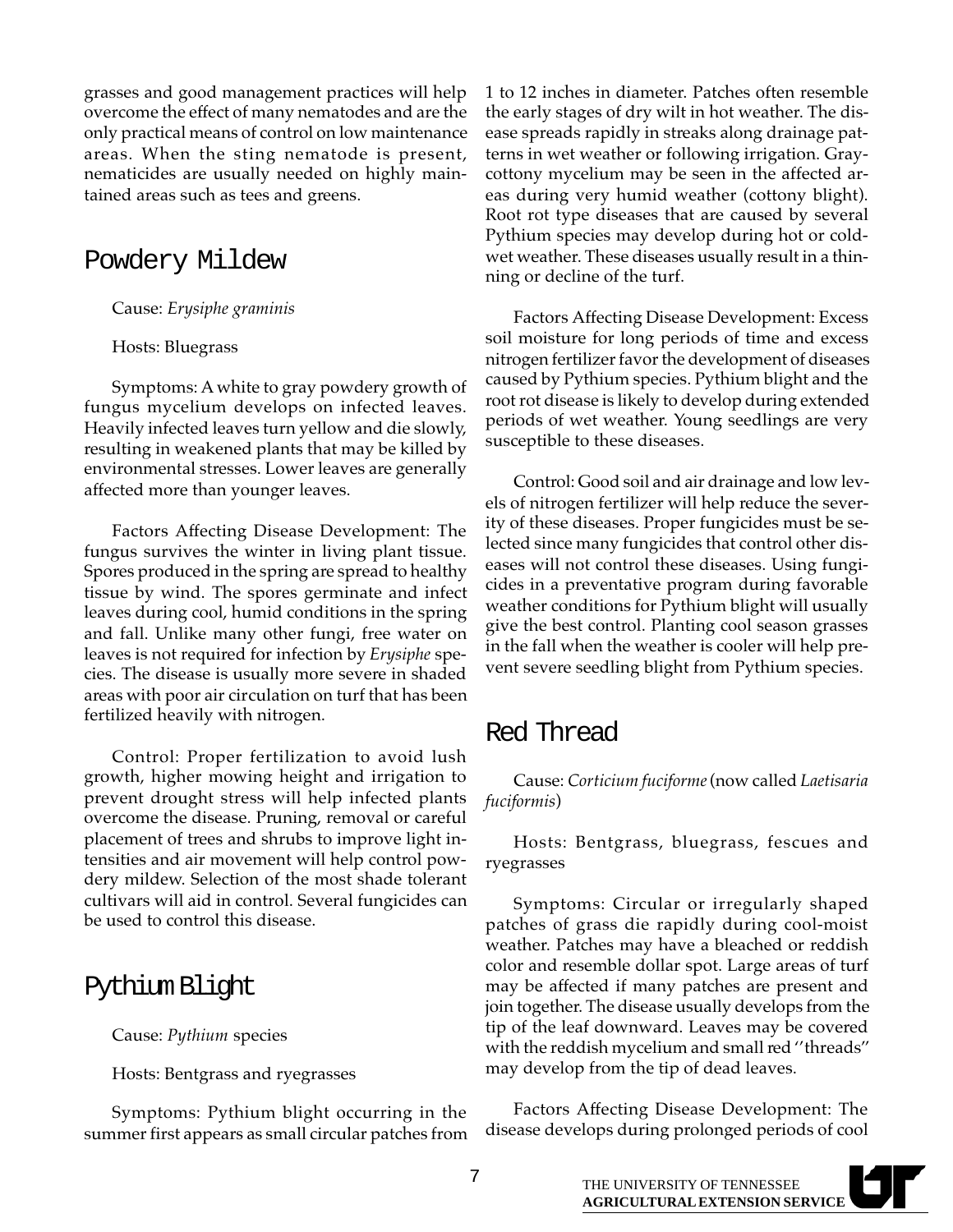weather when leaves are wet from dew, fog or frequent light irrigations. It develops best when the grass is growing slowly from inadequate fertilization, lack of water, cool weather or even other diseases. The disease occurs most often during the spring and early summer.

Control: Fertilization to maintain adequate levels of nutrients will help overcome this disease. Irrigate the turf as needed to prevent moisture stress, but avoid long periods of excess water on the leaves. The collection of infected clippings during ideal conditions for disease development may help slow the spread of this disease. Some fungicides will control red thread.

#### Rust

Cause: *Puccinia* species

Hosts: Bluegrass, ryegrass, tall fescue and zoysiagrass

Symptoms: Small yellow flecks are the early symptoms that develop on the leaves and stems. Infected spots on leaves become larger yellow areas with raised centers. The raised areas may rupture exposing masses of yellow, orange, red or dark brown microscopic spores. These spores can infect more tissue and plants until the turf has the color of the spores. Infected plants become yellow and weakened and may die during stress periods resulting in thin and weak turfs.

Factors Affecting Disease Development: The fungus survives the winter in living plant tissue from which new spores are produced in the spring. Spores produced in the spring, summer and fall are spread by the wind, germinate on the leaves and infect new tissue. Many cycles of spores may be produced during a year. Free water on the leaves is required for certain periods of time for the spores to germinate and for the disease to develop rapidly. Plants growing under stress conditions from drought, shade or low nutrition are usually damaged more by rust diseases .

Control: Proper management practices including proper fertilization and irrigation will help reduce damage from rust. Leaves should be kept free

of water as long as possible by watering in the morning, by improving air drainage and by removing excess shade. Some cultivars are resistant to rust and should be used when available. Several fungicides can be used to control this disease .

### Slime Molds

Cause: *Mucilago crustacea, Physarum* species and *Fuligo* species

Hosts: Nearly all turfgrasses

Symptoms: Many small white, gray or several other color fruiting bodies of these fungi may suddenly appear on leaves of turfgrasses in small patches. Slime molds usually appear during or after extended periods of warm-wet weather. These fungi grow on the surface of leaves and do not kill the leaves, but may cause some yellowing by shading the affected leaves. Slime molds are unsightly, but are not considered harmful.

Factors Affecting Disease Development: Spores survive in the soil and on thatch. The spores germinate and develop into a colorless slimy mass that grows over the soil and nearby plant parts during wet weather. Reproductive structures are the small colored bodies that develop on leaves during the warm, wet weather.

Control: The slime molds may be removed by brushing, mowing or washing the turf. Although fungicides are not needed, some can be used to control these fungi.

# Spring Dead Spot

Cause: Unknown (*Leptosphaeria narmari* and *L. korrae* are given as the causal fungus in Australia and California, respectively)

Hosts: Bermudagrass

Symptoms: Dead spots first appear in 3 to 5 year-old turf in the spring, as bermudagrass resumes growth from winter dormancy. The spots appear in the same places and expand for 3 to 4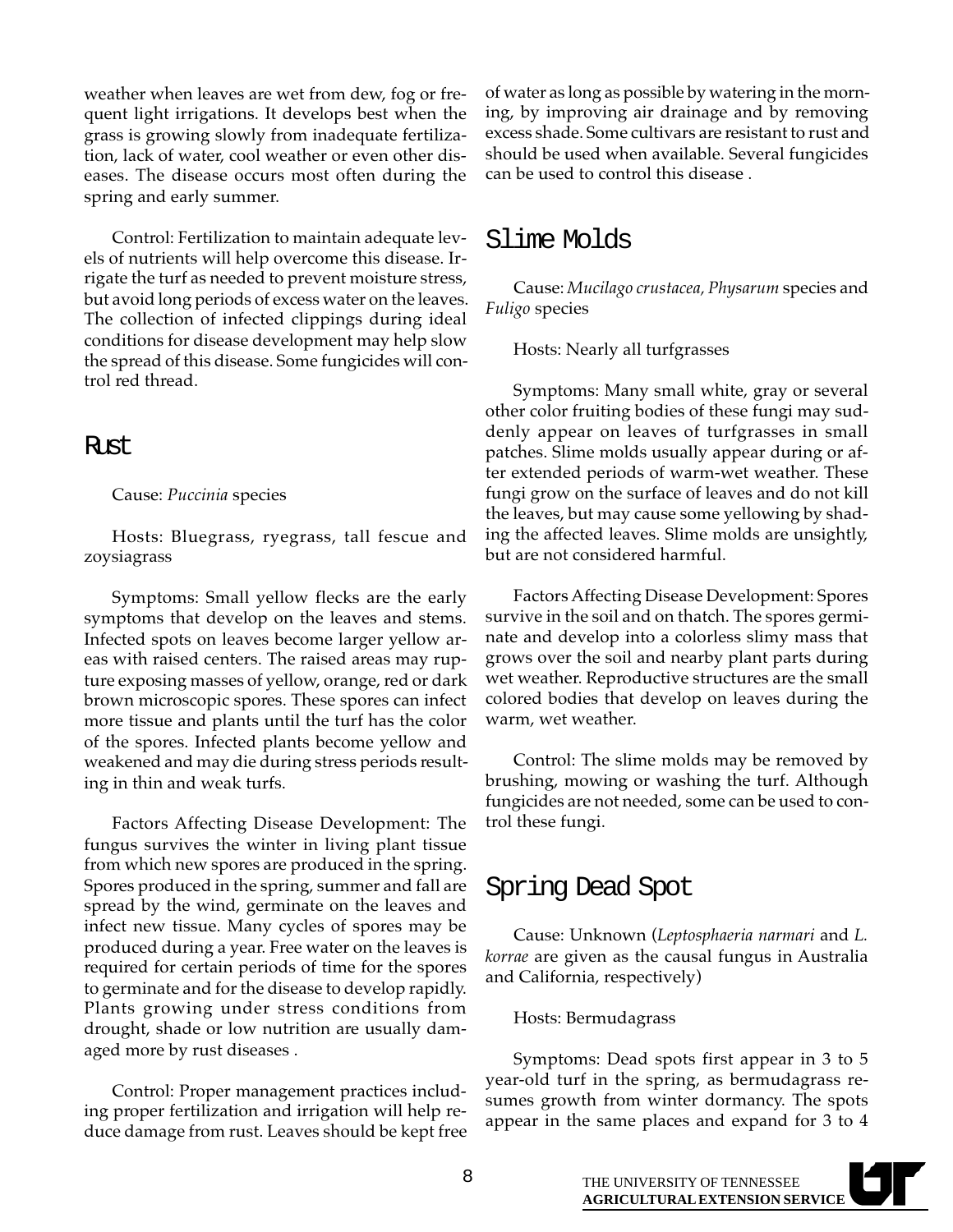years. After the second or third year, the disease often appears as rings of dead grass and then disappears after 3 to 4 years. The symptoms on overseeded bermudagrass greens may resemble brown patch in the spring. In this case, the dead bermudagrass is visible through the overseeded grasses. Bermudagrass usually grows over the spots slowly during the summer. The infected areas often remain lower than the surrounding grass and weeds frequently invade the spots.

Factors Affecting Disease Development: Accumulation of excess thatch and high rates of nitrogen fertilizer have been associated with severe cases of spring dead spot. Cold weather is also a factor since the disease occurs in the northern range of adaptation of bermudagrass and is usually more severe following extremely cold winters.

Control: Reduced levels of nitrogen and thatch removal may reduce the severity of spring dead spot. Practices that increase winter hardiness such as applications of potassium fertilizer in late summer and higher mowing heights will help reduce the severity of the disease. A fungicide may be used for control.

### Stripe Smut

Cause: *Ustilago striiformis*

Hosts: Bluegrass and tall fescue

Symptoms: Stripe smut can be a serious disease of Kentucky bluegrass and tall fescue. Infected plants are most noticeable in the fall and spring when they appear pale green to slightly yellow or brown. They are stunted, root growth is reduced and leaves become stiff and erect. Inspection of individual plants reveals leaves that are split and curled. These plants often die during periods of drought.

Factors Affecting Disease Development: The smut fungus grows rapidly in plants during cool weather (around 70 F), although plant death is hastened by temperatures of 85 to 95 F. High moisture favors spread of the fungus, but drought stress on plants causes them to die. Low fertility and acid soils favor disease development.

Control: Proper fertilization and infrequent but deep watering help diseased plants. Several Kentucky bluegrass cultivars are resistant to stripe smut including "Adelphi, Bonnieblue, Fylking and Pennstar." Also, several systemic fungicides may be used to control stripe smut.

# White Patch

Cause: *Melanotus* spp.

Hosts: Tall fescue

Symptoms: White patch of tall fescue appears as blighted patches 1-2 feet in diameter. Patches are distinctly white with small white mushrooms developing on leaf blades of the grass. The leaf blades are killed first at the tips and later down the leaf to the sheath. Tall fescue may become thin in spots due to the disease, but enough plants survive to fill in affected area.

Factors Affecting Disease Development: Hot, humid weather usually favors this disease. White patch usually occurs on immature grass in newly established lawns less than 2 years old.

Control: Proper management practices and proper soil pH help to overcome this disease.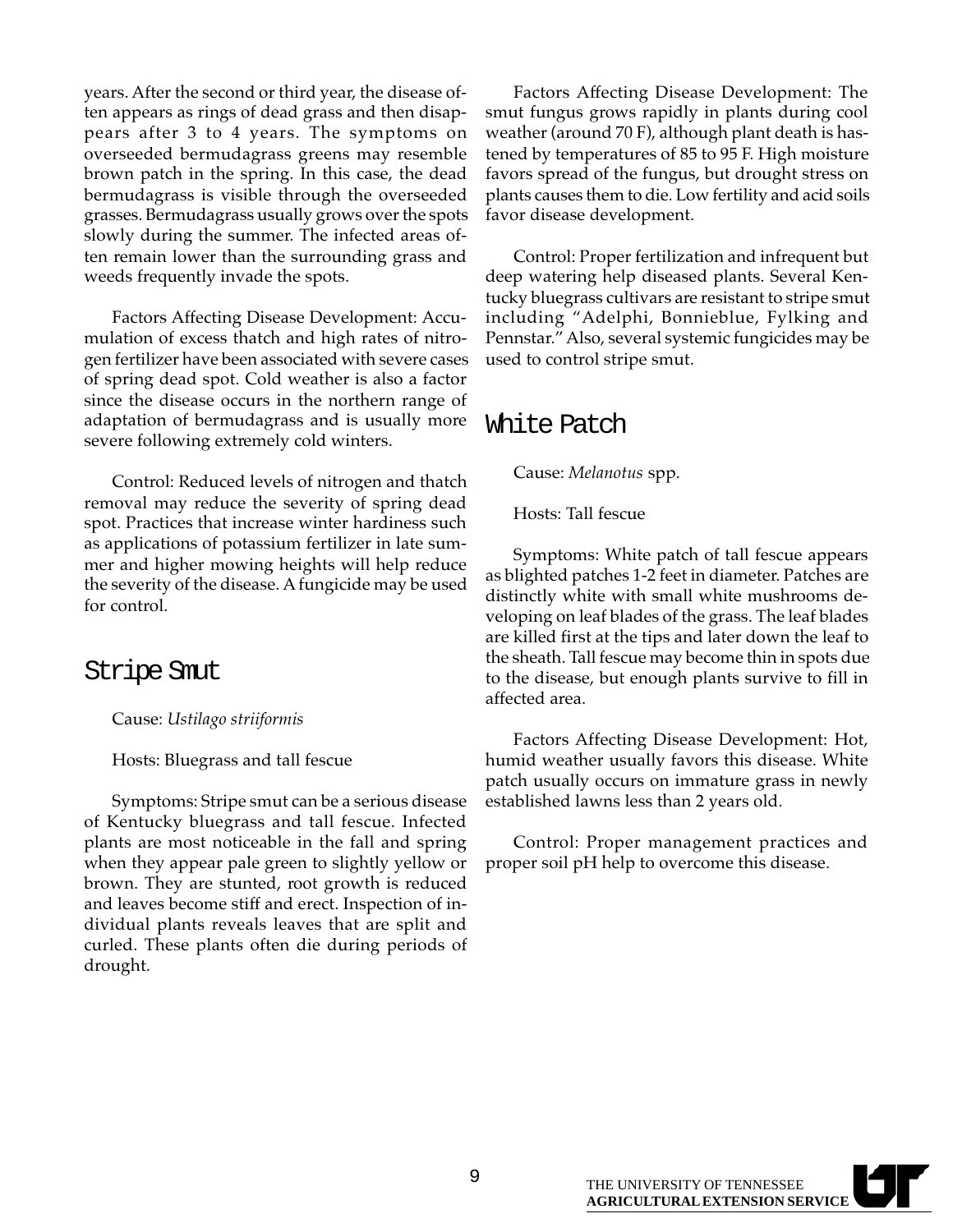| Fungicide/Formulation                     | Amount of<br>Formulation<br>$(oz./1000 sq ft)*$                      | Application<br>Interval<br>$(days)$ ** |  |  |
|-------------------------------------------|----------------------------------------------------------------------|----------------------------------------|--|--|
| Fusarium Patch (Pink Snow Mold)           |                                                                      |                                        |  |  |
| <b>Banner MAXX</b>                        | $\overline{4}$                                                       | Late fall                              |  |  |
| Bayleton 25WP (triadimefon)               | $2$ to $4$                                                           | late fall<br>before first snow fall    |  |  |
| Chipco 26019 FLO (iprodione)              | $4$ to $8$                                                           | 14 to 21                               |  |  |
| Chipco 26019 50WP (iprodione)             | $2$ to $4$                                                           | 14 to 21                               |  |  |
| Cleary's 3336F (thiophanate methyl)       | $1$ to $2$                                                           | Apply late fall                        |  |  |
| Cleary's 3336G (thiophanate methyl)       | $3$ to $6$ lbs.                                                      | Apply late fall                        |  |  |
| Daconil Ultrex (chlorothalonil)           | 5 to 8.8                                                             | 21 to 28 days                          |  |  |
| Daconil 2787 F (chlorothalonil)           | 8 to 14                                                              | 21 to 28 days                          |  |  |
| Duosan WP (thiophanate methyl + mancozeb) | $4$ to $6$                                                           | 5 to 28 days                           |  |  |
| Fungo FLO (thiophanate methyl)            | $1$ to $2$                                                           | 5 to 14                                |  |  |
| Rubigan AS (fenarimol)                    | 8.0                                                                  | 1 or 2 applications                    |  |  |
| Sentinel 40WG (cyproconazole)             | 0.33                                                                 | Apply late fall                        |  |  |
| Curalan 50DF (vinclozolin)                | $2$ to $4$                                                           | 10 to 21                               |  |  |
| Curalan F (vinclozolin)                   | $2$ to $4$                                                           | 10 to 21                               |  |  |
| Thalonil 90DF (chlorothalonil)            | 4.5 to 8                                                             | 21 to 28                               |  |  |
| Vorlan FLO (vinclozolin)                  | $2$ to $4$                                                           | 10 to 21                               |  |  |
| Leaf Spots (Helminthosporium)             |                                                                      |                                        |  |  |
| Banner MAXX (propiconazole)               | $2$ to $4$                                                           | 14                                     |  |  |
| Chipco 26019 50 WP (iprodione)            | $1.5$ to $2$                                                         | 14 to 21                               |  |  |
| Chipco 26019 FLO (iprodione)              | $4$ to $8$                                                           | 14to 21                                |  |  |
| Daconil Ultrex (chlorothalonil)           | 1.8 to 7.3                                                           | 7 to 10                                |  |  |
| Daconil 2787 F (chlorothalonil)           | 3 to 11                                                              | 7 to 14                                |  |  |
| Dithane T/O 75WP (mancozeb)               | $\overline{4}$                                                       | 7 to 14                                |  |  |
| Dithane WF (mancozeb)                     | 6.4                                                                  | $7$ to $14\,$                          |  |  |
| Curalan 50 DF or F (vinclozolin)          | $1$ to $2$                                                           | 14 to 28                               |  |  |
| Duosan WP (thiophanate methyl + mancozeb) | $4$ to $6$                                                           | $5$ to $14\,$                          |  |  |
| Eagle WSP (myclobutanil)                  | 0.6                                                                  | 14                                     |  |  |
| Fore 80WP (mancozeb)                      | $\overline{4}$                                                       | 7 to 14                                |  |  |
| Fore Flowable (mancozeb)                  | 6.4                                                                  | 7 to 14                                |  |  |
| 10                                        | THE UNIVERSITY OF TENNESSEE<br><b>AGRICULTURAL EXTENSION SERVICE</b> |                                        |  |  |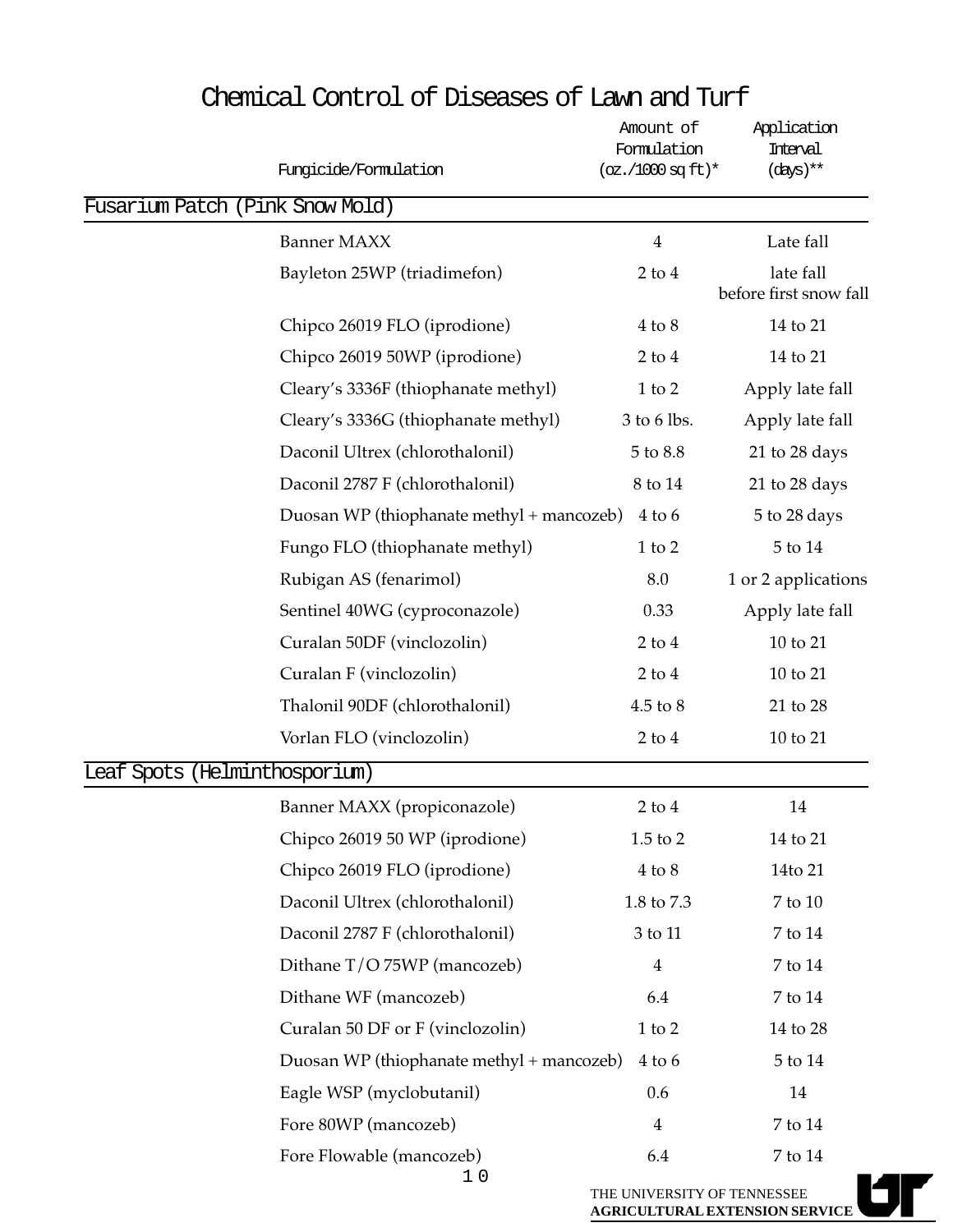|                | Fungicide/Formulation                               | Amount of<br>Formulation<br>$(oz. / 1000 sq ft)*$ | Application<br>Interval<br>$(days)$ ** |
|----------------|-----------------------------------------------------|---------------------------------------------------|----------------------------------------|
|                | Leaf Spots (Helminthosporium) (continued)           |                                                   |                                        |
|                | Thalonil 90DF (chlorothalonil)                      | 1.8 to 6.5                                        | 7 to 10                                |
|                | Vorlan FLO (vinclozolin)                            | $1$ to $2$                                        | 14 to 28                               |
|                | Summer decline of Bentgrass (Pythium & Rhizoctonia) |                                                   |                                        |
|                | Aliette WDG + Fore 80 WP                            | $4 to 8 + 4 to 8$                                 | 14                                     |
| Pythium Blight |                                                     |                                                   |                                        |
|                | Aliette WDG (aluminum phosphonate)                  | $4$ to $8$                                        | late fall<br>before first snow fall    |
|                | Banol 66.5L (propamocarb)                           | $1$ to $4$                                        | 14 to 21                               |
|                | Koban 30WP (etridiazole)                            | 2 to 4.5                                          | 7 to 21                                |
|                | Pace 77WP (metalaxyl + mancozeb)                    | 6.4                                               | 5 to 10                                |
|                | Subdue 2E (metalaxyl)                               | $1$ to $2$                                        | 7 to 14                                |
|                | Teremec SP 65WP (chloroneb)                         | 4                                                 | 10 to 21                               |
| Red Thread     |                                                     |                                                   |                                        |
|                | Banner MAXX (propiconazole)                         | $\overline{2}$                                    | 5 to 10                                |
|                | Bayleton 25WP (triadimefon)                         | $1$ to $2$                                        | 14 to 21                               |
|                | Chipco 26019 FLO (iprodione)                        | $\overline{4}$                                    | 15 to 30                               |
|                | Chipco 26019 50WP (iprodione)                       | 2.0                                               | 14                                     |
|                | Cleary's 3336 F (thiophanate methyl)                | $1$ to $2$                                        | 14                                     |
|                | Curalan 50 DF (vinclozolin)                         | $1$ to $2$                                        | 5 to 14                                |
|                | Daconil Ultrex (chlorothalonil)                     | 1.8 to 7.3                                        | 14 to 28                               |
|                | Daconil 2787 F (chlorothalonil)                     | 3 to 11                                           | 7 to 10                                |
|                | Duosan WP (thiophanate methyl + mancozeb)           | $4$ to $6$                                        | $7$ to $10\,$                          |
|                | Eagle WSP (myclobutanil)                            | 0.6                                               | $5$ to $14\,$                          |
|                | Fungo FLO (thiophanate methyl)                      | $1$ to $2$                                        | 14                                     |
|                | Rubigan AS (fenarimol)                              | 8                                                 | 5 to 1(to 28                           |
|                | Prostar 50WP (flutolanil)                           | $\overline{2}$                                    | 21 to 28                               |
|                | Sentinel 40WG (cyproconazole)                       | 0.25 to 0.33                                      | 7 to 10                                |
|                | Thalonil 90DF (chlorothalonil)                      | 1.8 to 6.5                                        | 14 to 28                               |
|                | Vorlan FLO (vinclozolin)                            | $1$ to $2$                                        | 7 to 14                                |
|                |                                                     |                                                   |                                        |

THE UNIVERSITY OF TENNESSEE **AGRICULTURAL EXTENSION SERVICE** 

 $\Box$ 

1 1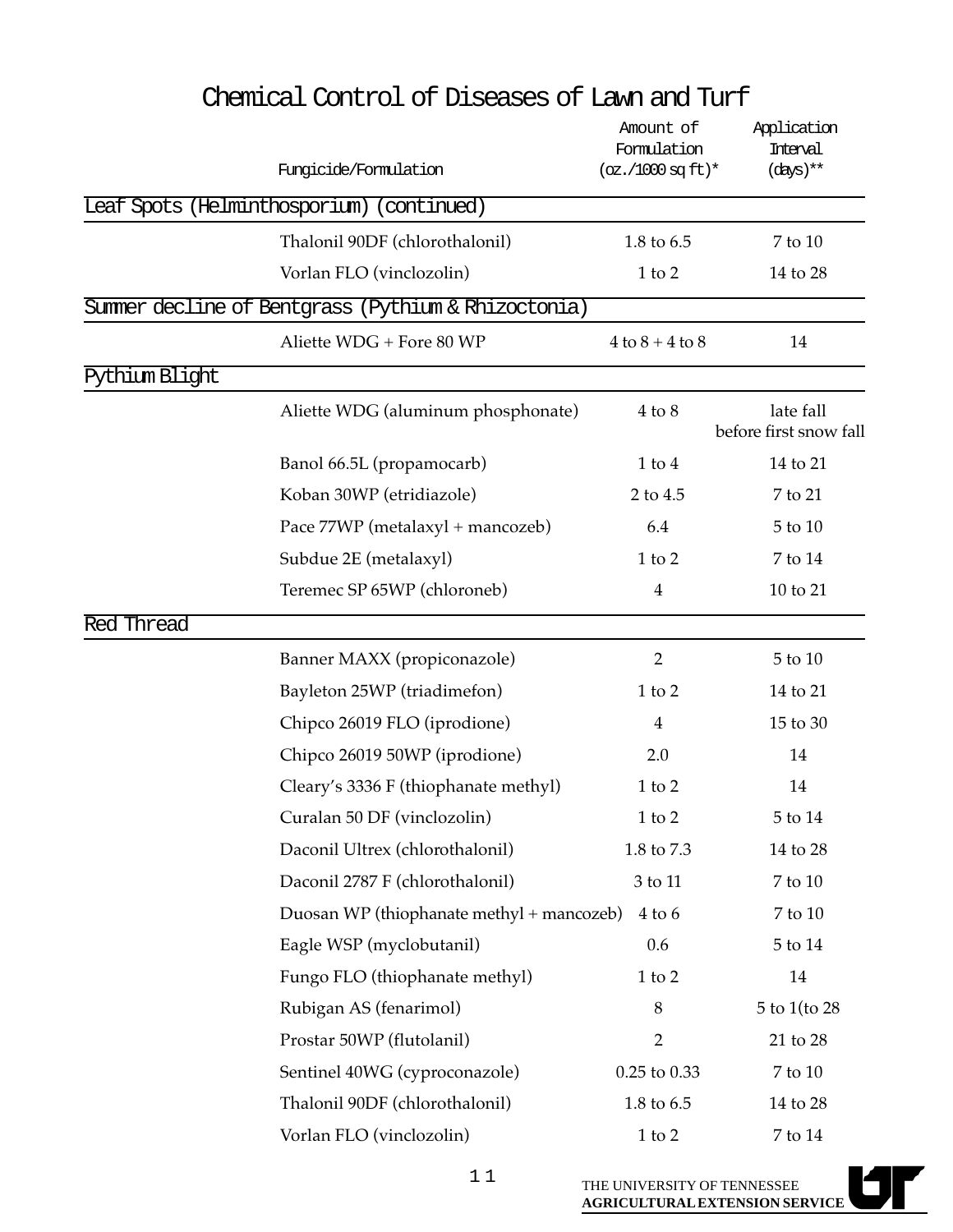|                         | Fungicide/Formulation                     | Amount of<br>Formulation<br>$(oz. / 1000 sq ft)*$ | Application<br>Interval<br>$(days)$ ** |  |
|-------------------------|-------------------------------------------|---------------------------------------------------|----------------------------------------|--|
| Rhizoctonia Brown Patch |                                           |                                                   |                                        |  |
|                         | Banner MAXX (propiconazole)               | $2$ to $4$                                        | 10 to 21                               |  |
|                         | Bayleton 25WP (triadimefon)               | $1$ to $2$                                        | 15 to 30                               |  |
|                         | Chipco 26019 50WP (iprodione)             | $1.5$ to $2$                                      | 14 to 21                               |  |
|                         | Chipco 26019 FLO (iprodione)              | $3$ to $4$                                        | 14 to 21                               |  |
|                         | Cleary's 3336F (thiophanate methyl)       | $1$ to $2$                                        | 5 to 14                                |  |
|                         | Cleary's 3336G (thiophanate methyl)       | 1.5 to 3.0 lbs.                                   | 7 to 14                                |  |
|                         | Daconil Ultrex (chlorothalonil)           | 1.8 to 7.3                                        | 14 to 28                               |  |
|                         | Daconil 2787 F (chlorothalonil)           | 3 to 11                                           | 7 to 10                                |  |
|                         | Duosan WP (thiophanate methyl + mancozeb) | $4$ to $6$                                        | 5 to 14                                |  |
|                         | Eagle WSP (myclobutanil)                  | 0.6                                               | 14                                     |  |
|                         | Fore 80WP (mancozeb)                      | $\overline{4}$                                    | $\overline{7}$                         |  |
|                         | Fore Flowable (mancozeb)                  | 6.4                                               | 7                                      |  |
|                         | Fungo FLO (thiophanate methyl)            | $1$ to $2$                                        | 5 to 14                                |  |
|                         | Prostar 50WP (flutolanil)                 | $2$ to $3$                                        | 14 to 21                               |  |
|                         | Rubigan AS (fenarimol)                    | 1.5                                               | 7 to 14                                |  |
|                         | Sentinel 40 WG (cyproconazole)            | 0.25 to 0.33                                      | 21 to 28                               |  |
|                         | Thalonil 90DF (chlorothalonil)            | 1.8 to 6.5                                        | 7 to 10                                |  |
|                         |                                           |                                                   |                                        |  |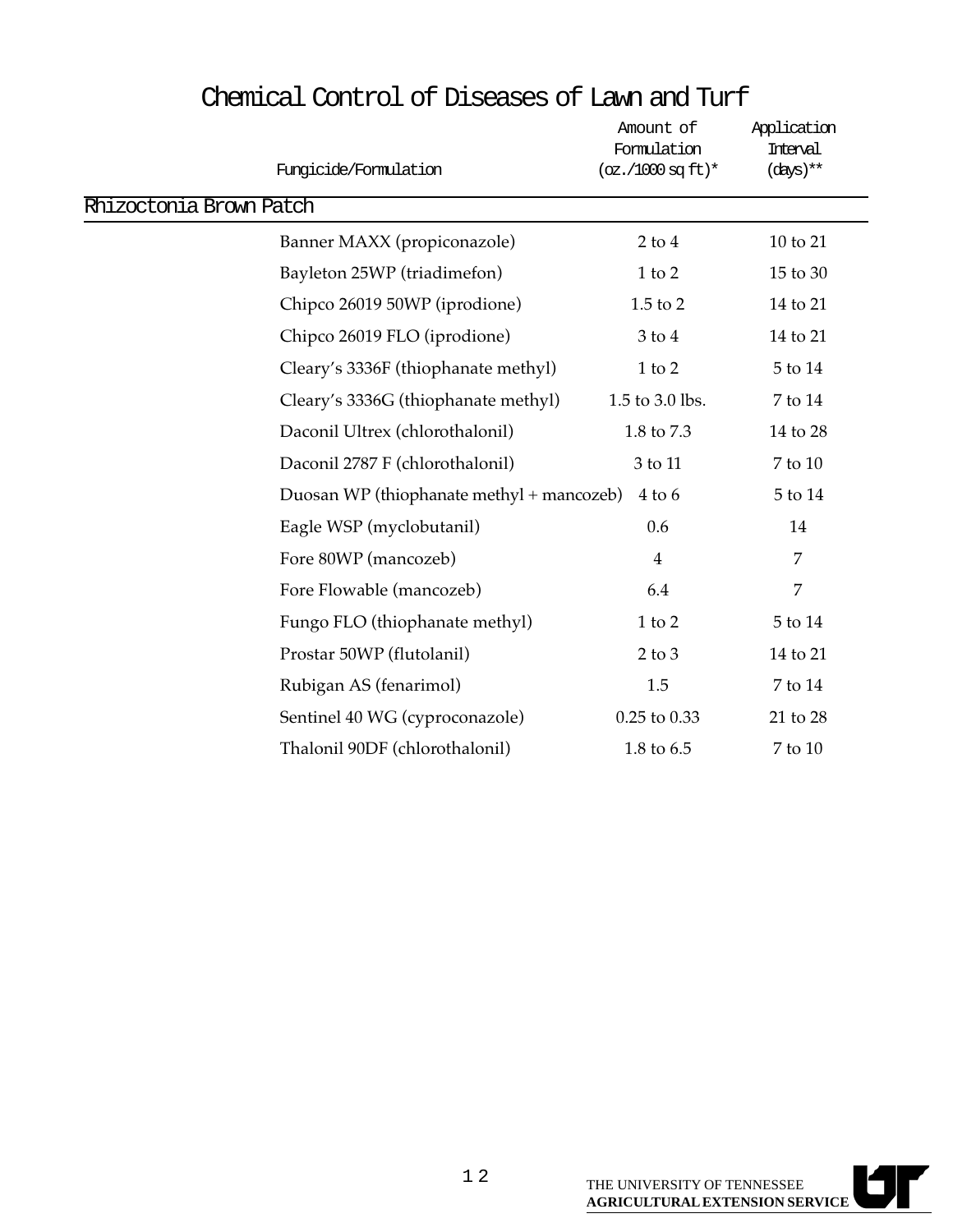|             | Fungicide/Formulation                     | Amount of<br>Formulation<br>$(oz. / 1000 sg ft)*$ | Application<br>Interval<br>$(days)$ ** |
|-------------|-------------------------------------------|---------------------------------------------------|----------------------------------------|
| Rust        |                                           |                                                   |                                        |
|             | Banner MAXX (propiconazole)               | $1$ to $2$                                        | 14 to 28                               |
|             | Bayleton 25WP (triadimefon)               | $1$ to $2$                                        | 7 to 21                                |
|             | Daconil Ultrex (chlorothalonil)           | 3.6 to 7.3                                        | 7 to 14                                |
|             | Daconil 2787 F (chlorothalonil)           | 6 to 11                                           | 7 to 14                                |
|             | Dithane T/O 75WP (mancozeb)               | $\overline{4}$                                    | 7 to 14                                |
|             | Dithane WF (mancozeb)                     | 6.4                                               | 7 to 14                                |
|             | Duosan WP (thiophanate methyl + mancozeb) | $4$ to $6$                                        | 5 to 14                                |
|             | Eagle WSP (myclobutanil)                  | 0.6                                               | 14                                     |
|             | Fore 80WP (mancozeb)                      | $\overline{4}$                                    | 7 to 14                                |
|             | Fore Flowable (mancozeb)                  | 6.4                                               | 7 to 14                                |
|             | Sentinel 40WG (cyproconazole)             | 0.16                                              | 28                                     |
|             | Thalonil 90DF (chlorothalonil)            | 3.5 to 6.5                                        | 7 to 14                                |
| Dollar Spot |                                           |                                                   |                                        |
|             | Banner MAXX (propiconazole)               | .5 to 2                                           | 7 to 28                                |
|             | Bayleton 25WP (triadimefon)               | $1$ to $2$                                        | 30                                     |
|             | Chipco 26019 50WP (iprodione)             | $1.5$ to $2$                                      | 14 to 21                               |
|             | Chipco 26019 FLO (iprodione)              | $3$ to $4$                                        | 14 to 21                               |
|             | Curalan 50 DF (vinclozolin)               | $1$ to $2$                                        | 14 to 28                               |
|             | Cleary's 3336F (thiophanate methyl)       | $1$ to $2$                                        | 10 to 14                               |
|             | Cleary's 3336G (thiophanate methy)        | $1.5$ to $3$ lbs                                  | 7 to 14                                |
|             | Daconil Ultrex (chlorothalonil)           | 0.9 to 7.3                                        | 7 to 14                                |
|             | Daconil 2787 F (chlorothalonil)           | 3 to 11                                           | $7$ to $14\,$                          |
|             | Duosan WP (thiophanate methyl + mancozeb) | 3                                                 | $5$ to $14\,$                          |
|             | Eagle WSP (myclobutanil)                  | 0.6                                               | 14                                     |
|             | Fungo FLO (thiophanate methyl)            | $1$ to $2$                                        | 10 to 14                               |
|             | Sentinel 40WG (cyproconazole)             | 0.16                                              | 21 to 28                               |
|             | Thalonil 90DF (chlorothalonil)            | 1.8 to 6.5                                        | $7$ to $14\,$                          |
|             | Vorlan FLO (vinclozolin)                  | $1$ to $2$                                        | 21 to 28                               |

0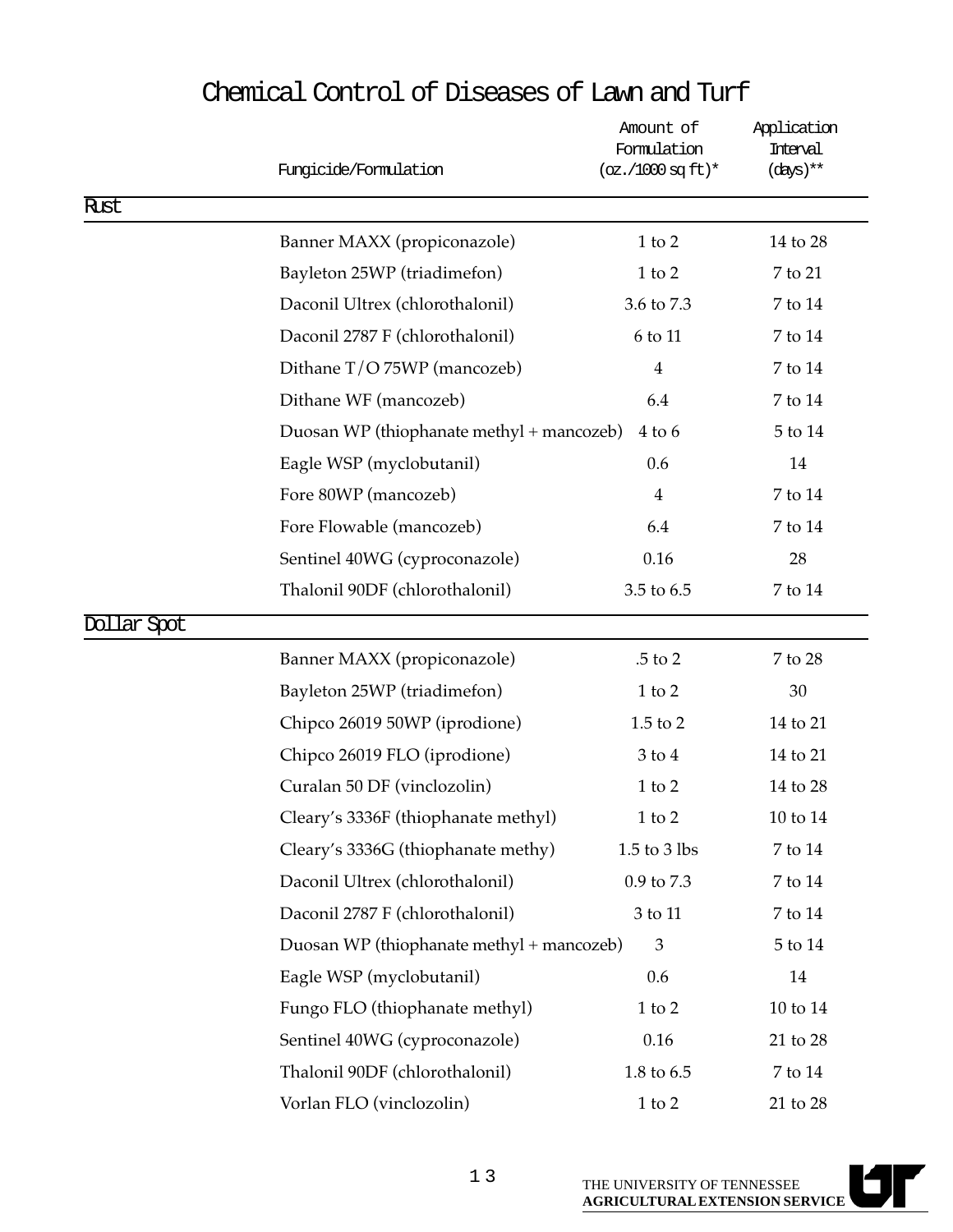|                  | Fungicide/Formulation                        | Amount of<br>Formulation<br>$(oz./1000 sq ft)*$ | Application<br>Interval<br>$(days)$ **        |
|------------------|----------------------------------------------|-------------------------------------------------|-----------------------------------------------|
| Spring Dead Spot |                                              |                                                 |                                               |
|                  | Banner MAXX (propiconazole)                  | 4                                               | 3 applications<br>beginning in August         |
|                  | Eagle WSP (myclobutanil)                     | 0.6                                             | Apply in<br>mid September                     |
|                  | Rubigan AS (fenarimol)                       | $4$ to $6$                                      |                                               |
| Stripe Smut      |                                              |                                                 |                                               |
|                  | Banner MAXX (propiconazole)                  | $1$ to $2$                                      | Apply in Spring<br>and October                |
|                  | Bayleton 25WP (triadimefon)                  | $\overline{2}$                                  |                                               |
|                  | Eagle WSP (myclobutanil)                     | 0.6                                             |                                               |
|                  | Fungo FLO (thiophanate methyl)               | 5 to 10                                         |                                               |
|                  | Rubigan AS (fenarimol)                       | 15                                              |                                               |
|                  | Sentinel 40WG (cyproconazole)                | 0.33                                            |                                               |
| Slime Mold       |                                              |                                                 |                                               |
|                  | Dithane T/O 75WP (mancozeb)                  | $4$ to $8$                                      | Apply as needed                               |
|                  | Dithane WF (mancozeb)                        | 6.4 to 12.8                                     |                                               |
|                  | Fore 80WP (mancozeb)                         | $4$ to $8$                                      |                                               |
|                  | Fore Flowable (mancozeb)                     | 6.4 to 12.                                      |                                               |
| Algae            |                                              |                                                 |                                               |
|                  | Algaen-X (dimethyl benzyl ammonium chloride) | 1.6                                             | Apply as needed<br>on 7 to 14 day<br>schedule |
|                  | Daconil Ultrex (chlorothalonil)              | 1.8 to 7.3                                      |                                               |
|                  | Dithane T/O 75WP (mancozeb)                  | 6                                               |                                               |
|                  | Dithane WF (mancozeb)                        | 9.6                                             |                                               |
|                  | Fore 80WP (mancozeb)                         | 6                                               |                                               |
|                  | Fore Flowable (mancozeb)                     | 9.6                                             |                                               |
| Fairy Ring       |                                              |                                                 |                                               |
|                  | Prostar 50WP (flutolanil)                    | 6                                               | 30                                            |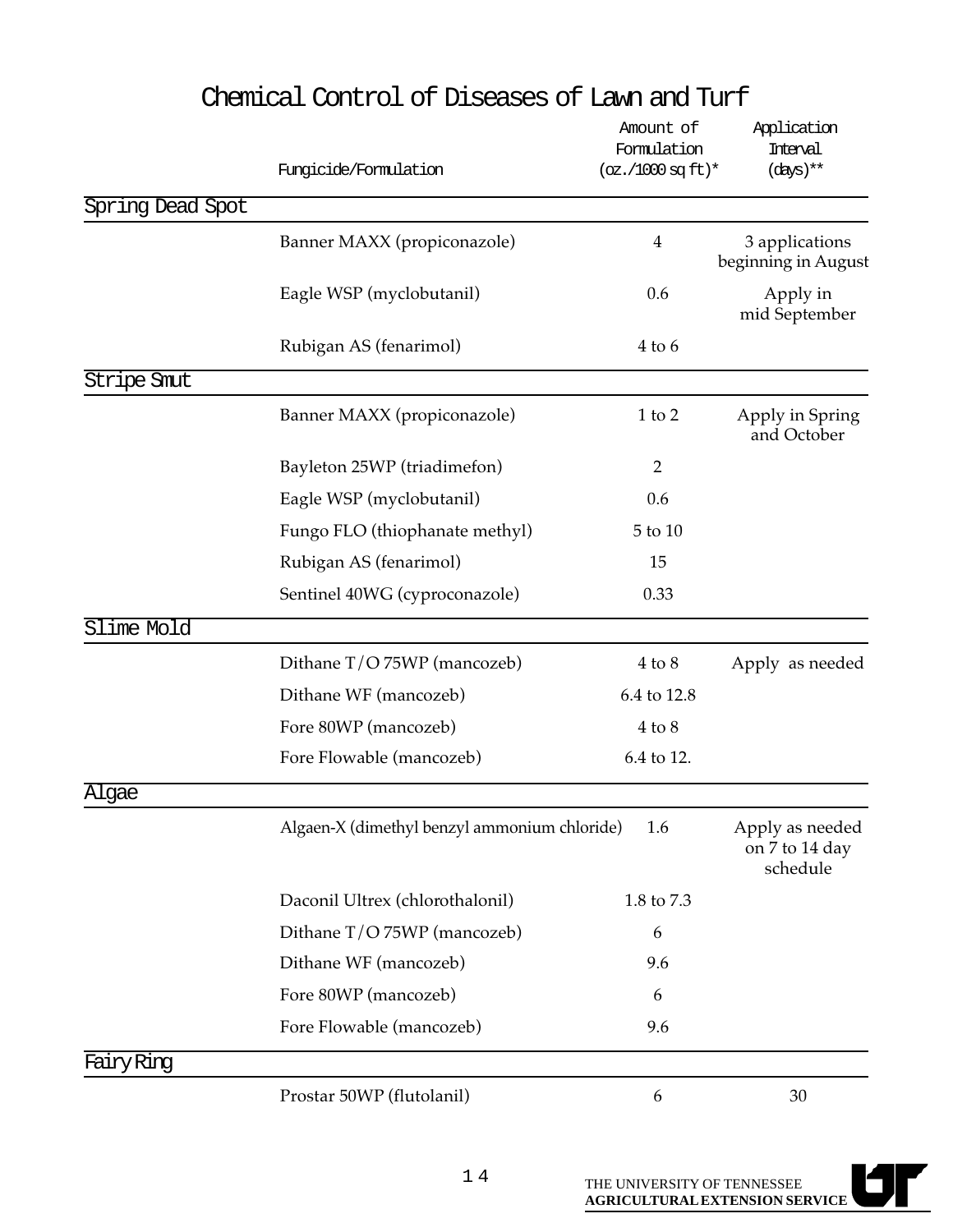|                | Fungicide/Formulation                     | Amount of<br>Formulation<br>$(oz./1000 sgft)*$ | Application<br>Interval<br>$(days)$ ** |
|----------------|-------------------------------------------|------------------------------------------------|----------------------------------------|
|                | Yellow Patch (Cool Season Brown Patch)    |                                                |                                        |
|                | Prostar 50WP (flutolanil)                 | $\overline{2}$                                 | 21 to 28                               |
| Anthracnose    |                                           |                                                |                                        |
|                | Banner MAXX (propiconazole)               | $1$ to $2$                                     | 14 to 28                               |
|                | Cleary's 3336F (thiophanate methyl)       | $4$ to $8$                                     | 7 to 14                                |
|                | Cleary's 3336G (thiophanate methyl)       | 3 to 9 lbs                                     | 7 to 14                                |
|                | Daconil Ultrex (chlorothalonil)           | 2.8 to 8.3                                     | 7 to 14                                |
|                | Daconil 2787 F (chlorothalonil)           | 5 to 9                                         | 7 to 14                                |
|                | Bayleton 25 WP (triadimefon)              | $\overline{2}$                                 | 30 to 45                               |
|                | Rubigan AS (fenarimol)                    | 1.75 to 3.5                                    | 30                                     |
|                | Fungo FLO (thiophanate methyl)            | $1$ to $2$                                     | 10 to 14                               |
|                | Duosan WP (thiophanate methyl + mancozeb) | $4$ to 6                                       | 5 to 14                                |
|                | Sentinel 40WG (cyproconazole)             | 0.25 to 0.33                                   | 21 to 28                               |
|                | Thalonil 90DF (chlorothalonil)            | $2.5$ to $5$                                   | 7 to 14                                |
| Take-All-Patch |                                           |                                                |                                        |
|                | <b>Banner MAXX</b>                        | $2$ to $4$                                     | Spring and Fall                        |
|                | Bayleton 25 WP (triadimefon)              | $2$ to $4$                                     | 21 to 28                               |
|                | Rubigan AS (fenarimol)                    | 4.0                                            | 30                                     |

\* Apply fungicides in 3 to 5 gallons of water per 1000 square feet. Use lower rates for preventative and higher rates for curative applications.

\*\* Use shorter intervals when conditions are very favorable for disease.